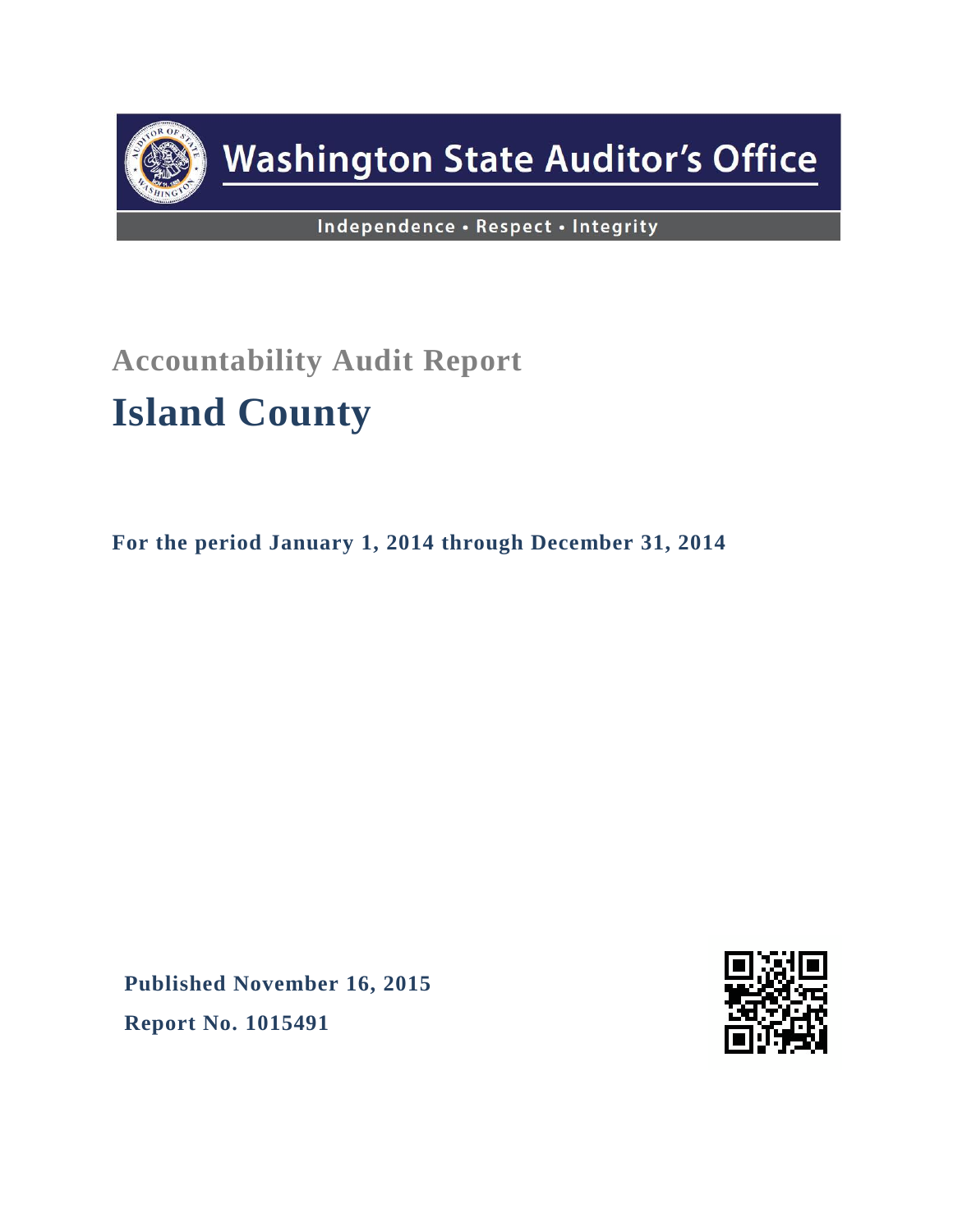

# **Washington State Auditor's Office**

November 16, 2015

Board of Commissioners Island County Coupeville, Washington

#### **Report on Accountability**

Thank you for the opportunity to work with you to promote accountability, integrity and openness in government. The State Auditor's Office takes seriously our role of providing state and local governments with assurance and accountability as the independent auditor of public accounts. In this way, we strive to help government work better, cost less, deliver higher value and earn greater public trust.

Independent audits provide essential accountability and transparency for County operations. This information is valuable to management, the governing body and public stakeholders when assessing the government's stewardship of public resources.

The attached comprises our report on the County's compliance and safeguarding of public resources. Our independent audit report describes the overall results and conclusions for areas we examined. We appreciate the opportunity to work with your staff and we value your cooperation during the audit.

Sincerely,

Jan M Jutte

JAN M. JUTTE, CPA, CGFM ACTING STATE AUDITOR OLYMPIA, WA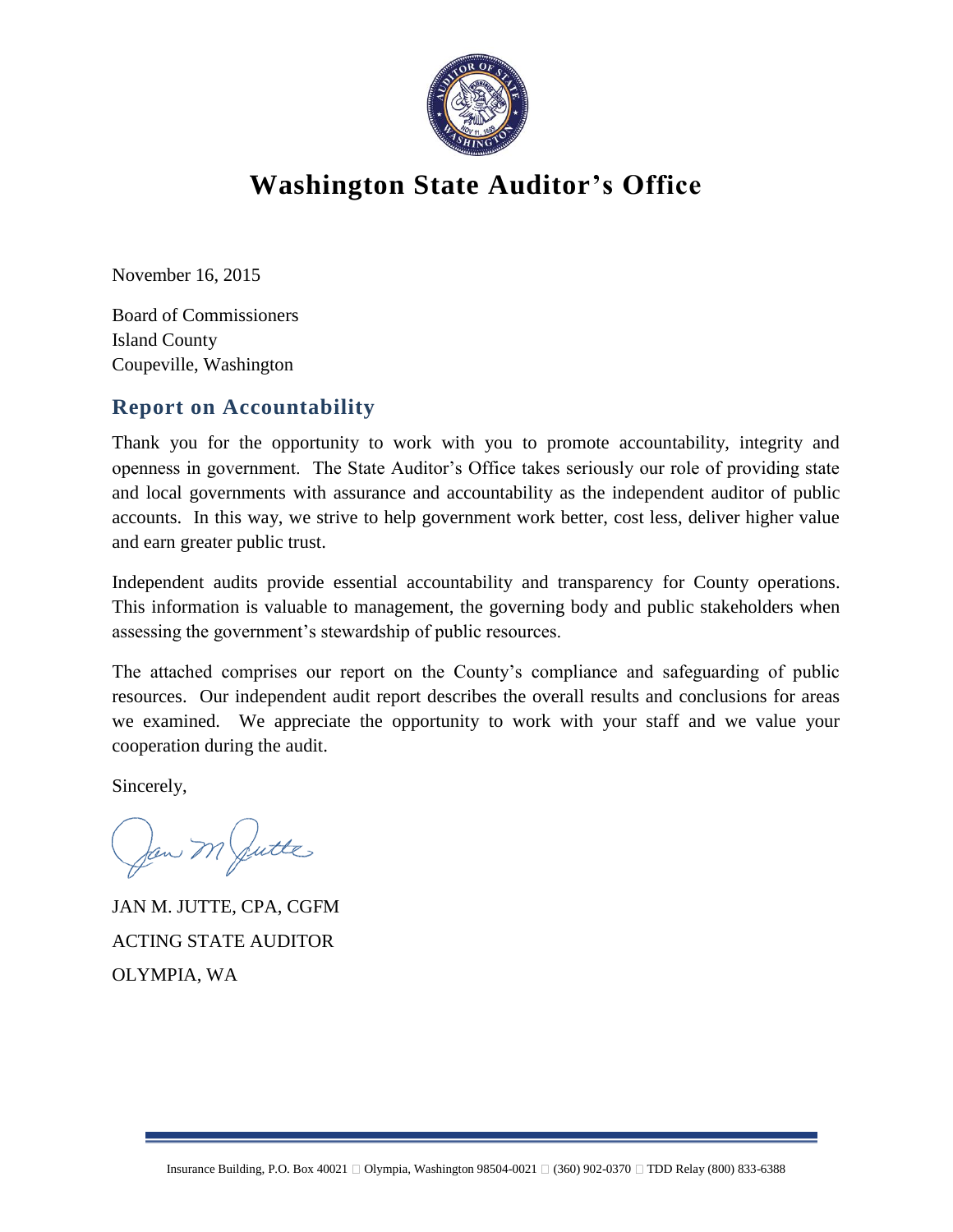# TABLE OF CONTENTS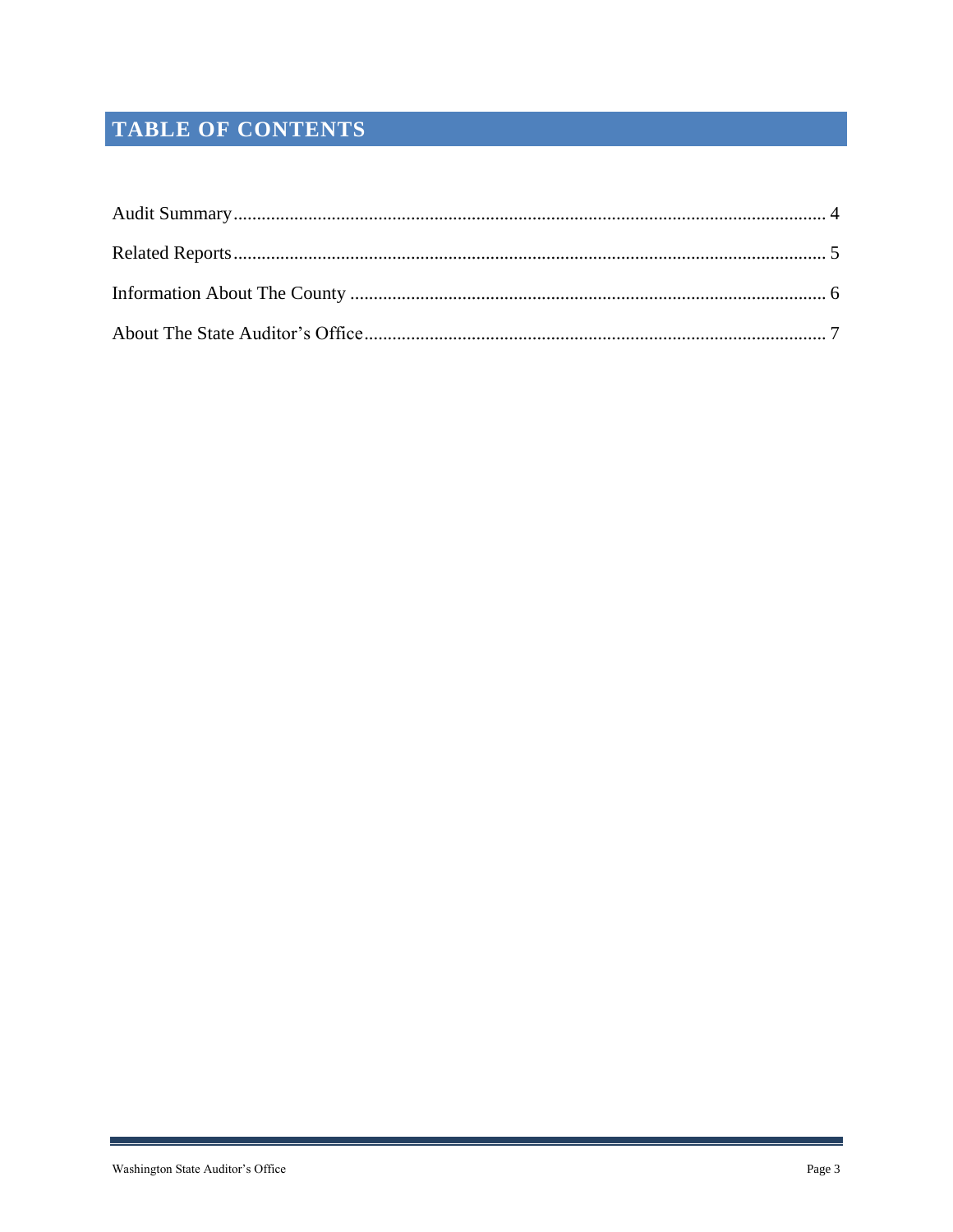### <span id="page-3-0"></span>**AUDIT SUMMARY**

#### **Results in brief**

In most areas we audited, County operations complied with applicable requirements and provided adequate safeguarding of public resources. The County also complied with state laws and regulations and its own policies and procedures in the areas we examined.

However, we noted certain matters that we communicated to County management in a letter dated October 27, 2015, related to the sale of real property. We appreciate the County's commitment to resolving those matters.

#### **About the audit**

This report contains the results of our independent accountability audit of Island County from January 1, 2014 through December 31, 2014.

Management is responsible for ensuring compliance and adequate safeguarding of public resources from fraud, loss or abuse. This includes the design, implementation and maintenance of internal controls relevant to these objectives.

Our audit involved performing procedures to obtain evidence about the County's uses of public resources, compliance with state laws and regulations and its own policies and procedures, and internal controls over such matters.

In keeping with general auditing practices, we do not examine every transaction, activity or area. Instead, the areas examined were those representing the highest risk of fraud, loss, abuse, or noncompliance. The following areas were examined during this audit period:

- Open Public Meetings Act
- Payroll
- Controls over key software applications
- Delinquent Tax Payment Program
- Sale of land

• Investments

• District Court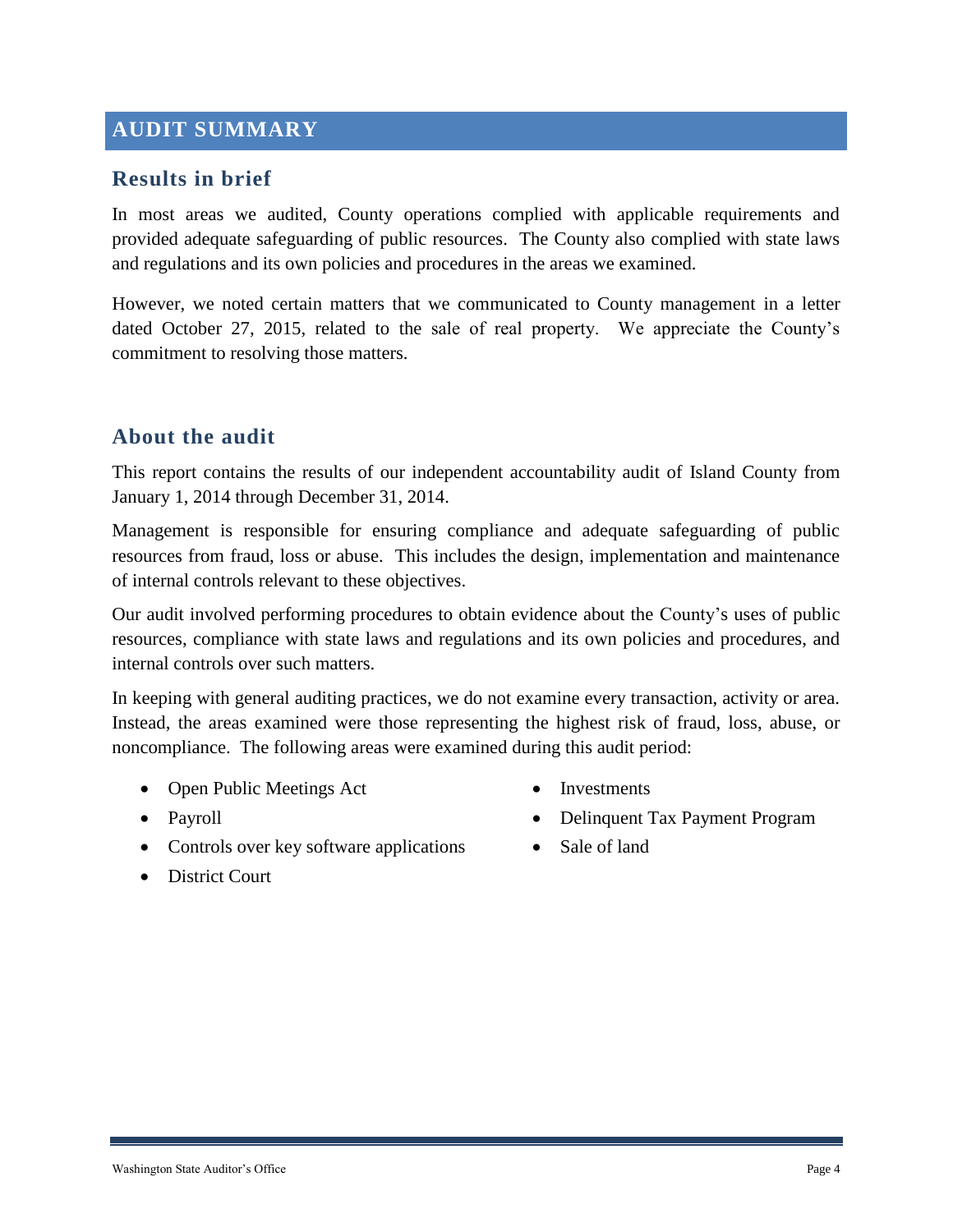## <span id="page-4-0"></span>**RELATED REPORTS**

#### **Financial**

Our opinion on the County's financial statements and compliance with federal grant program requirements is provided in a separate report, which includes the County's financial statements. That report is available on our website, [http://portal.sao.wa.gov/ReportSearch.](http://portal.sao.wa.gov/ReportSearch/?qItemType=1&qItemDesc=Island%20County&qItemValue=0123)

#### **Federal grant programs**

We evaluated internal controls and tested compliance with the federal program requirements, as applicable, for the County's major federal program, which is listed in the Federal Summary section of the separate financial statement and single audit report. That report is available on our website, [http://portal.sao.wa.gov/ReportSearch.](http://portal.sao.wa.gov/ReportSearch/?qItemType=1&qItemDesc=Island%20County&qItemValue=0123)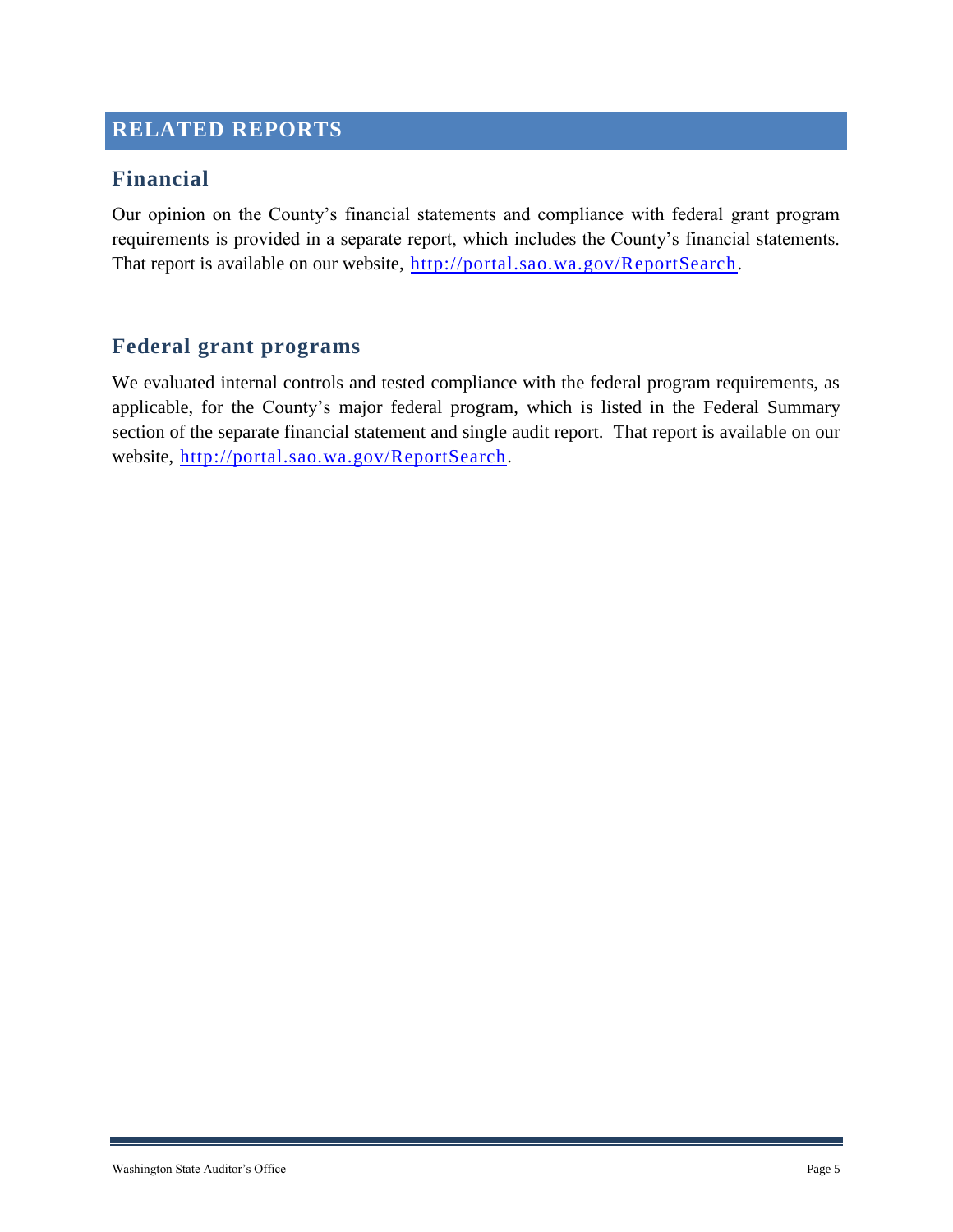### <span id="page-5-0"></span>**INFORMATION ABOUT THE COUNTY**

Island County consists of all of the islands known as Whidbey, Camano, Smith, Deception, Strawberry, Baby, Minor, Kalamut, and Ben Ure. The County has a total area of 517 square miles (including uninhabited islands). The County seat is located on Whidbey Island in the town of Coupeville. Per the 2014 U.S. Census, the estimated County population is 79,275.

The County was incorporated on January 6, 1853, and operates under the laws of the state of Washington applicable to Category 1 Counties with a commissioner-form of government. The three elected Commissioners each serve a four-year term. Additional elected positions include Assessor, Auditor, Clerk, Coroner, Prosecutor, Sheriff, Treasurer, one District Court Judge and two Superior Court Judges. All elected positions serve a four-year term. Island County is a general-purpose government and the approximate 431 full- and part-time employees provide services including public safety, road construction and maintenance, judicial administration, parks and recreation, health and social services, solid waste management, community planning, zoning and general administrative services.

For fiscal year 2014, the County operated on a general fund budget of approximately \$24.7 million.

| Contact information related to this report |                                   |  |  |
|--------------------------------------------|-----------------------------------|--|--|
| Address:                                   | <b>Island County</b>              |  |  |
|                                            | 1 N.E. 7th Street                 |  |  |
|                                            | P.O. Box 5000                     |  |  |
|                                            | Coupeville, WA 98239              |  |  |
| Contact:                                   | LaRae Brown, Chief Deputy Auditor |  |  |
| Telephone:                                 | $(360) 678 - 7849$                |  |  |
| Website:                                   | www.islandcounty.net              |  |  |

*Information current as of report publish date.*

## **Audit history**

You can find current and past audit reports for Island County at [http://portal.sao.wa.gov/ReportSearch.](http://portal.sao.wa.gov/ReportSearch/?qItemType=1&qItemDesc=Island%20County&qItemValue=0123)